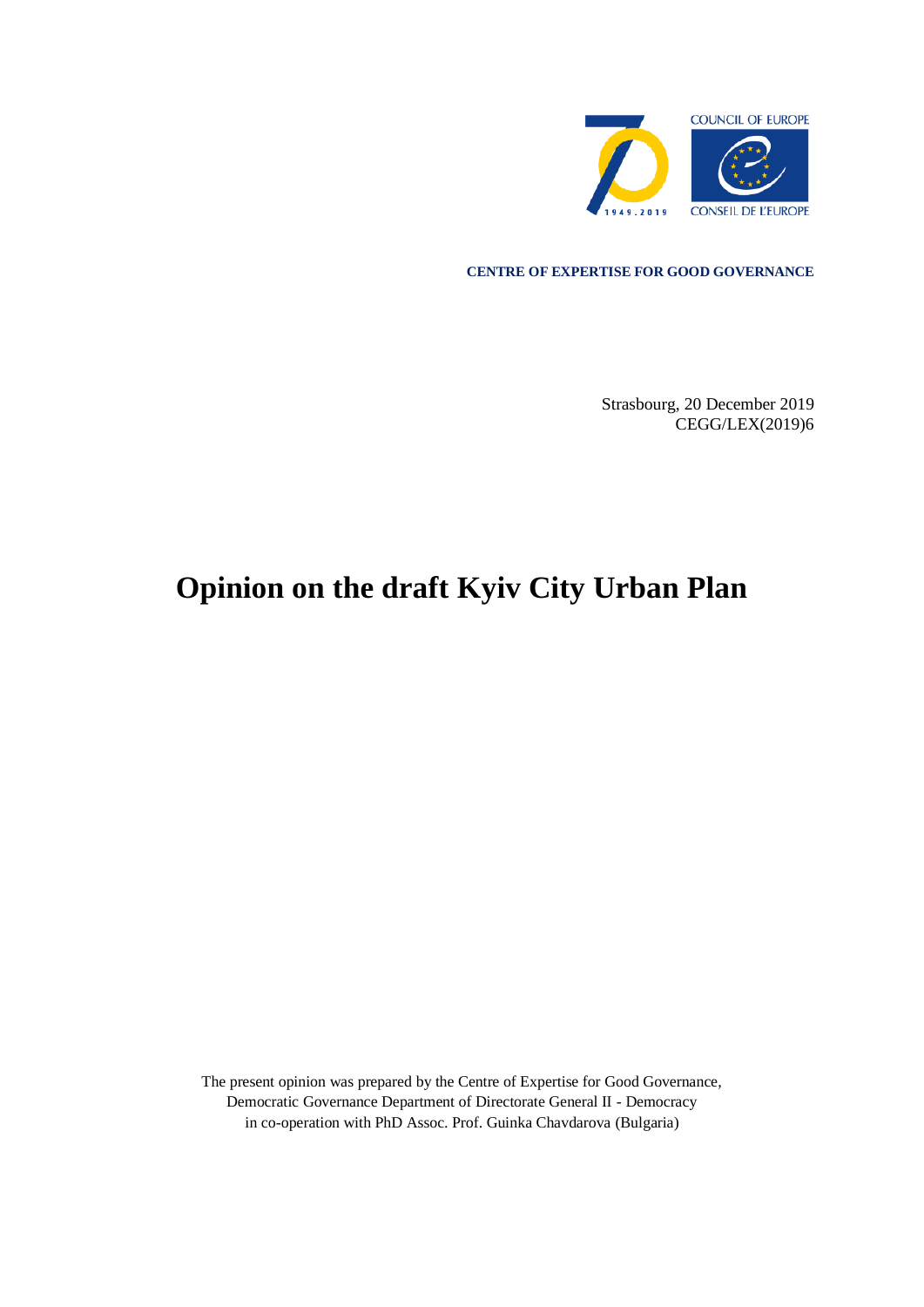## **1. Introduction**

The present opinion was prepared in response to the request formulated on 28 October 2019 by the Kyiv City State Administration and refers to the new version of the draft Kyiv City Urban Plan.

It was prepared after in-depth study of the draft Kyiv City Urban General Plan, taking into account the findings and recommendations of the Council of Europe Peer Team Review Report "Democratic governance in metropolitan areas, focusing on Kyiv Region" of July  $2019<sup>1</sup>$  as well as on the basis of the international forum "Kyiv: facing the future" held in Kyiv on 16 December 2019 where the draft Urban plan was presented and discussed with the national stakeholders.

The opinion does not contain comments on the structure and the used regulations or standards for consumption or protection of environment and cultural-historical heritage, since these depend mainly on the legal framework and methodological requirements in Ukraine. The assessment is focused on modern European trends existent in the planning of sustainable and integrated development of the big agglomeration centres in Europe, as well as on the opportunities for their better reflection under the existing regulatory base and conditions in Ukraine. Furthermore, through comments and recommendations, it is aimed at turning the Draft General Plan into a better territorial and spatial basis for further development of the Kyiv Agglomeration Association on voluntary basis. Some of the proposed innovative approaches and ideas may not be needed or may not fully be in accordance with practice in the region, that is why this should be assessed by the competent local authorities.

It should be emphasized that all the objective factors for the development of the draft Kyiv City Urban General Plan are available, which corresponds to the modern European urban trends. On the one hand, the existing demographics, territorial and resource potential of Kyiv and its area of influence are commensurate with its European analogues. On the other hand, it becomes increasingly clear that the current management models do not work and do not provide the necessary integration, investment efficiency and sustainable development.

The main **merits** of the draft General Plan are:

In the development of the proposed draft, the authors have adopted a more practical and regulatory-correct approach, both in terms of the territorial scope of the planned measures, as well as regarding the capacity and structure of the engineering and social-housing infrastructure. Minor adjustments have been planned within the city boundaries and developed so far promising standards or norms for consumption, protection of environment and culturalhistorical heritage have been used. The areas, in which the adoption of new national standards is expected, are correctly delineated.

<sup>&</sup>lt;sup>1</sup> See at: [http://www.slg-coe.org.ua/wp-content/uploads/2019/08/CoE-Peer-Review-Report\\_Democratic-governance](http://www.slg-coe.org.ua/wp-content/uploads/2019/08/CoE-Peer-Review-Report_Democratic-governance-in-metropolitan-areas-focusing-on-Kyiv-Region-1.pdf)[in-metropolitan-areas-focusing-on-Kyiv-Region-1.pdf](http://www.slg-coe.org.ua/wp-content/uploads/2019/08/CoE-Peer-Review-Report_Democratic-governance-in-metropolitan-areas-focusing-on-Kyiv-Region-1.pdf)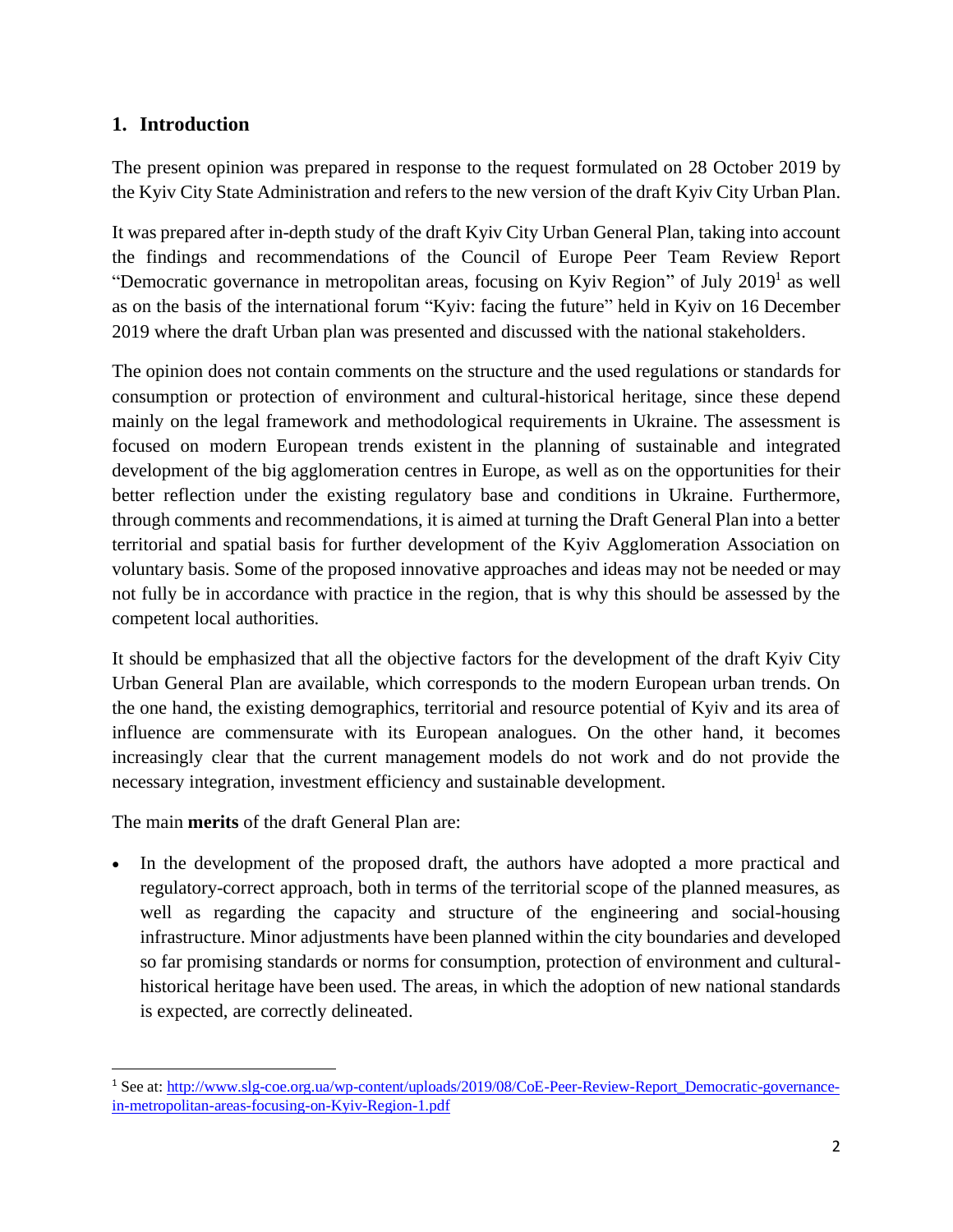- An in-depth analysis of the current situation and the reasons, which have led to the defaulting on/deviating from the planned indicators of the current General Plan, has been made. The problems related to their scale and area of manifestation are well outlined, which enables to plan in a more realistic manner a range of feasible solutions.
- Much effort has been made to overcome inherited imbalances from the past and to achieve a better balance in the development of the individual elements of the urban organism. In the same direction, some solutions are also sought for a more balanced development of the whole agglomeration, despite the existing conventions at this stage because of possible disagreements and disputes with neighbouring territorial communities. A large part of the planned proposals aims at achieving a sustainable balance between the job place and the place of residence, between territorial allocation of housing and the servicing area, between the economic zones and the infrastructure availability, etc. Thus, the placement of infrastructure facilities in Kyiv and its suburban zone could be accomplished with regard to the future migration flows. Therefore, the balanced development approach is one of the strongest features of this draft. It should be preserved and further developed during the next work stages.
- Throughout the document the first steps and actions are highlighted, which will help the development of envisioned numerous short-term strategies and programmes. Where this has not been clearly outlined, it should be done after appropriate consultation with local and executive authorities of Kyiv Oblast.
- In respect of degree of depth and completeness, Section 8 on the preservation of cultural and historical heritage and sections 9 and 12 which interrelatedly examine the environmental issues and the recreational resources, can be outlined. Much attention is paid to the provision of landscaping space common for Kyiv and its suburban zone.
- The planned activities in compliance with their nature are addressed at the appropriate planning levels: planning zones, urban districts, boulevards and streets, sources of natural resources. This will play a decisive role for the development of detailed plans, zoning plans, etc.
- The following European trends are also quite well reflected: population increase and housing stock at the periphery of the city, diversification of functions and effective use within the territory of industrial zones, gradual formation of secondary urban centres in order to be offloaded from some functions of the central part of the city, technology parks, construction and scientific-production zones, cultural-historical heritage and clean environment conservation.

At the same time, taking into account the declared assessment objectives, additional efforts may be made to improve the draft Kyiv City Urban General Plan in the following areas: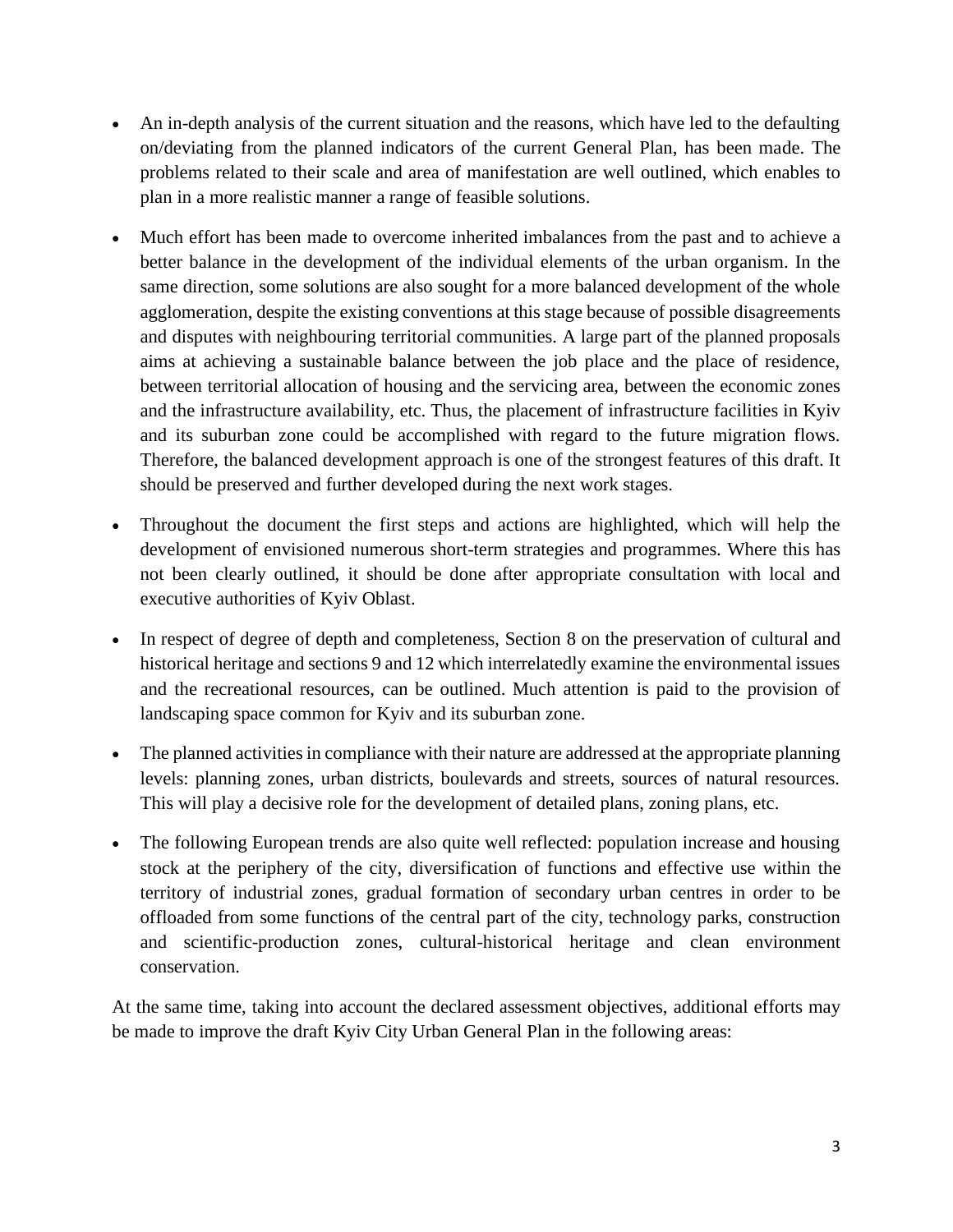## **2. Territorial scope of the plan**

The area of influence of Kyiv City in different development sectors is relatively well justified. On this basis, the long-term planning model of Kyiv and its adjacent territorial communities has been determined. It covers the capital, 10 administrative raions, Irpin City Council and 8 cities of oblast significance. At the same time, the main measures are logically concentrated on the territory of the city (with minor changes in its boundaries), without causing conflict with neighbouring territorial communities, or giving rise to conflicts of jurisdiction. But the task related to the development of transport and engineering infrastructure is more complex, as well as the environmental policy, which require actual integration of Kyiv and its suburban zones into a single system. The recommendations of the Council of Europe Peer Team Review Report of July 2019 related to the establishment of effective culture of trust and collaboration among interested local authorities require good justification of the common interest areas concerning the future development of the whole region.

The major measures and investment projects in and around urban areas are outlined, which based on dialogue and compromise are expected to receive support from the central and local authorities in the agglomeration area. They should become a part of the main agenda for the future activity of the Association. Therefore, it is appropriate in each section of the plan to better highlight these types of measures, justified and accompanied by a possible variability of decisions. The achieved level of development makes it relatively easy to accomplish this task. Measures requiring less integration, but rather coordination and agreement between certain local authorities, should be approached in the same manner. It is possible that all these sites and activities of supra-municipal nature, which require integration and co-operation, will need to be systematized afterwards in a separate appendix and not as a separate plan section (as may be the intention of the authors). At this stage the plan will stay **open** towards the development of a suburban zone to an extent, which reflects the integrity of each of the planned activities in the modern organisation. If this is done, the principle of integration and co-operation can be added to the basic principles. Independent consideration of all development aspects of the suburban zone, within the existing boundaries considering the sensitivity of their possible change, is not only difficult to achieve, but also methodologically challenged. The mechanical aggregation of urban plans from the agglomeration scope, or the attempt for their external change, cannot provide the desired effect from the integrated efforts of the various local authorities and from the numerous decisions of central authorities or of their deconcentrated structures.

### **3. Planned trends in the development of the separate sectors**

It is noticeable that according to some basic parameters of development, the current trends of the past 20-year period are completely preserved and carried over to the next period - same growth of the permanent and actual population, housing stock, number of dwellings, etc. It is understandable that for some of them the authors have used external specialised projections, but this strongly influences the quantitative characteristics of the planned activities. At the same time, outdated or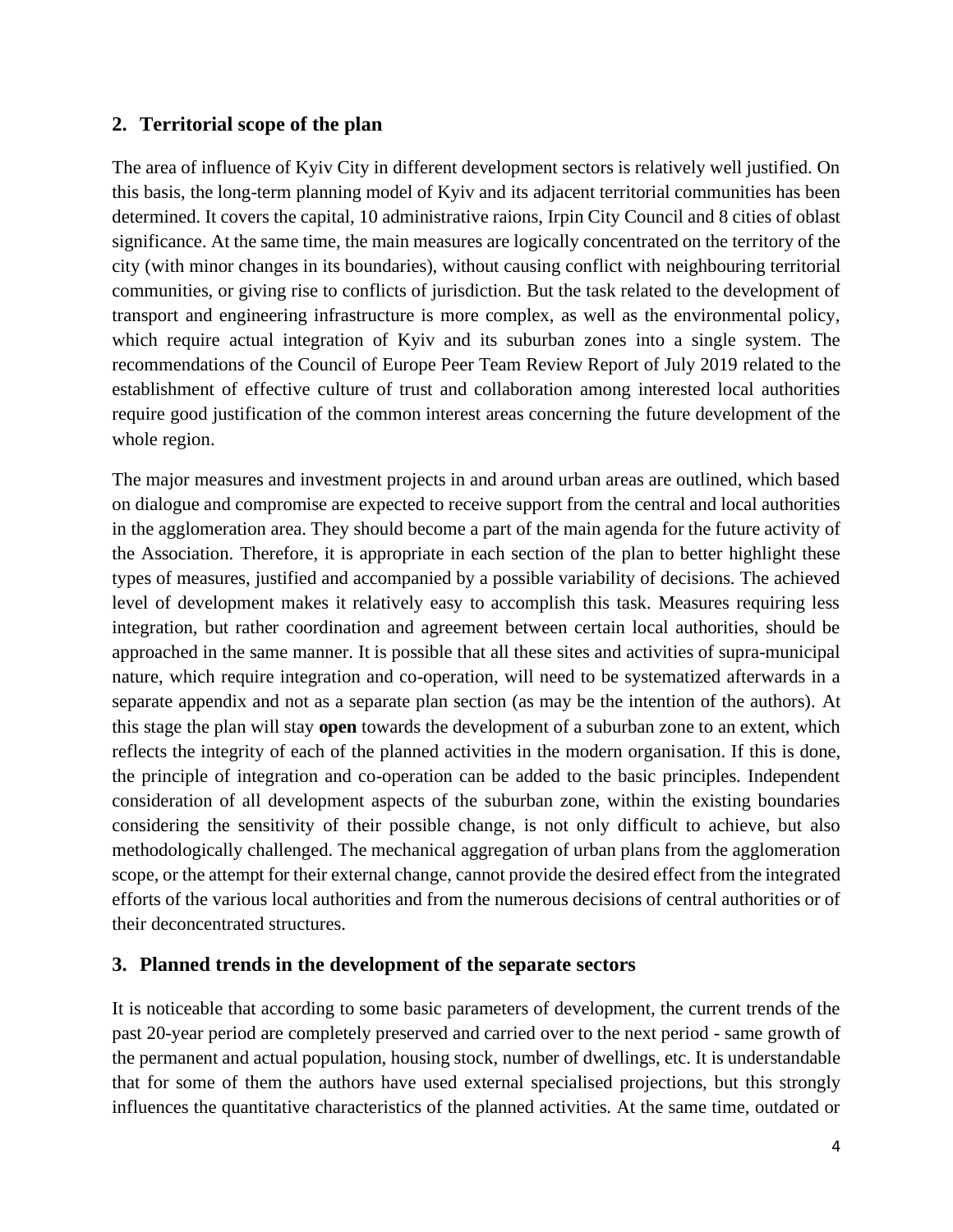traditional solutions are planned in the service sphere, which is increasingly changing under the influence of new information technologies. For example, in section 7.2 (health care) the primary health care is correctly prioritized and increase in number of the emergency centres is well justified, but their impact on development of hospital network, which is projected to experience an extremely high rate of development, is underestimated. The parameters for development of some types of social institutions also need rethinking. On the contrary, reduction in the sites of markets and restaurants is envisioned, which can hardly be accepted, considering the priority development of tourism declared. Tourism sector deserves more attention in the draft. It is also noteworthy to pay attention to the planned increase in number of places in the movie theatres of more than 3.5 times, compared to a much different trend in Europe and the USA.

## **4. Approach to avoid potential conflicts**

In almost all countries, the planning of the location of certain sites, which are important for the development, provoke social tension and discontent. These sites are usually waste management plants, water intakes, water treatment plants, electrical stations, road corridors, etc. The tension in this connection occurs among the population living in the affected area. Another type of potential conflict is created by the introduction of the established requirements for technological reequipment and relocation of a number of industrial enterprises. In both cases the implementation of health or environment-important standards, as well as other standards, is delayed or postponed. To avoid hasty reactions in such cases, either a wider perimeter for subsequent selection of a concrete location is delineated or/and alternative location options are justified. At the same time, it is appropriate to envision certain compensation mechanisms for the negatively affected entities.

## **5. Supplementation of the system of measures and planned solutions**

During recent years, the urban planning in Europe has been adapting to some new forms of operation and service provision, driven by the emerging needs and attitudes of the information society, which have not yet been commented in the Draft General Plan. It is appropriate for the capital and its region of influence to begin to implement these innovations, albeit as a pilot test. One should also not neglect the fact that these innovative approaches require frequently **less resources** consumption and are accompanied by continually **expanding donor's support**. These mainly refer to:

• **Deinstitutionalisation** in the field of social and some health services. Transition towards deinstitutionalisation results in the expansion of the services provided at home or in a similar environment and closure of institutions with a large concentration of serviced persons in an isolated from social contacts environment. The care provided to elderly people at their homes, building of family type centres for the provision of care to children with specific problems, accommodation of abandoned children or orphans in the so-called foster families does no longer require the construction of big buildings and facilities. In this connection, the set parameters for the social services can be revised - for example, the high increase in the number of places at the nursing homes, neuropsychiatric centres (5 times), etc. At the same time, it is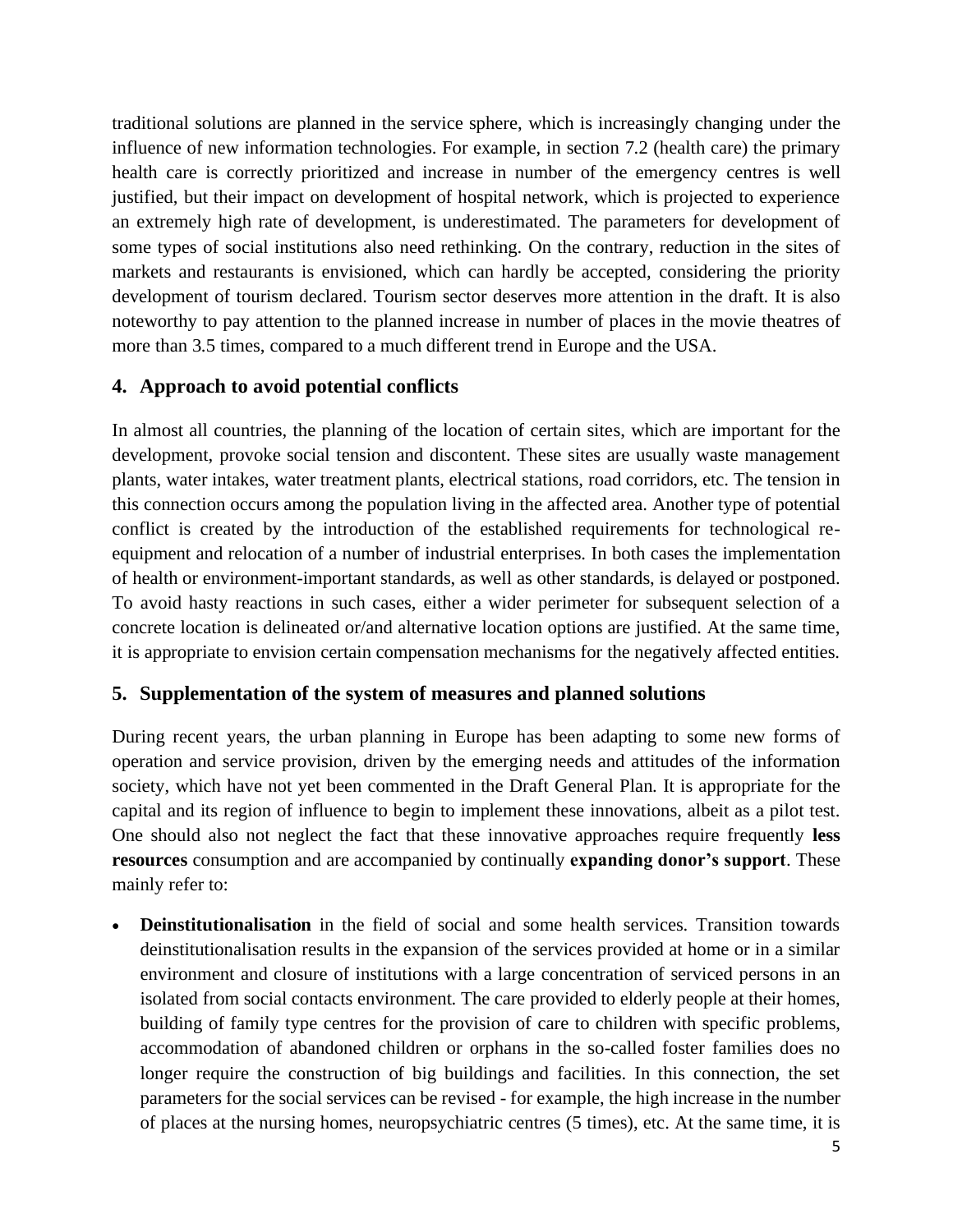possible to plan creation of mobile or remote service providing centres, family-type centres for 6-10 and slightly more children within the residential neighbourhoods. This process takes a long time and in the first 10-15 years both types of services will be developed in parallel. Innovative smart medicine projects can also be planned through establishment of telemedicine centres with a defined package of services in the field of primary health care.

- **E-governance** and gradual **transformation of Kyiv into a smart city**. The envisioned development of the one-stop-shop system will need to be complemented more and more with the necessary communication and technical facilities to provide electronic services to citizens and businesses. On the other hand, elaboration of smart city principles is fundamentally changing the management of urban mobility, air quality control and waste collection, administrative work transparency and internal communication between different units, citizen participation etc. **Digitalisation** and **remote provision of traditional services** is increasingly developing in the information business. This applies mainly to the library and information activities, where digital libraries and specialised thematic information sites are being gradually developed, archives are being digitalised, and new document management models are being introduced (internal and external contractors). These trends should be taken into account, for example, when accounting for the significant increase in the number of the seats in the libraries or in the office buildings.
- **Implementation of energy saving technologies** and strong measures for energy consumption reduction. In some parts of the draft there are similar measures, mainly in the field of construction technologies. In many European countries, especially Central and Eastern Europe, there is already a massive shift towards a new type of energy-efficient urban development (e.g. complete refurbishment of street lighting based on energy-saving devices, lamps and adjustment, which reduces energy consumption by 50-70%). Reconstruction of old housing stock (broadly envisioned in the draft) is combined with a complete change in thermal insulation and the window and door frames (so-called renovation), which leads to energy savings of 30 to 50%, depending on the quality of the thermal insulation materials. The same applies to public buildings - hospitals, schools and kindergartens, theatres, museums, libraries, etc. For transport attention is increasingly focused on electrical transport, while priority is given to the road transport. If such trends are relevant and important for Ukraine, some of the solutions for energy system development and need for energy production increase by more than double may be revised.
- **Motivating, incentivising and compensation mechanisms** for the implementation of the General Plan. The draft contains a variety of measures for implementation of the planned activities, but most of them concern the subsequent development of planning documents of more specific and short-term nature. There are also proposals for changes in the regulatory framework. However, as the authors themselves point out, only 5% of the required financial resources will come from the public sector. Everything else will count on the interest of businesses, financial institutions, NGOs and donor programmes. Therefore, it is necessary to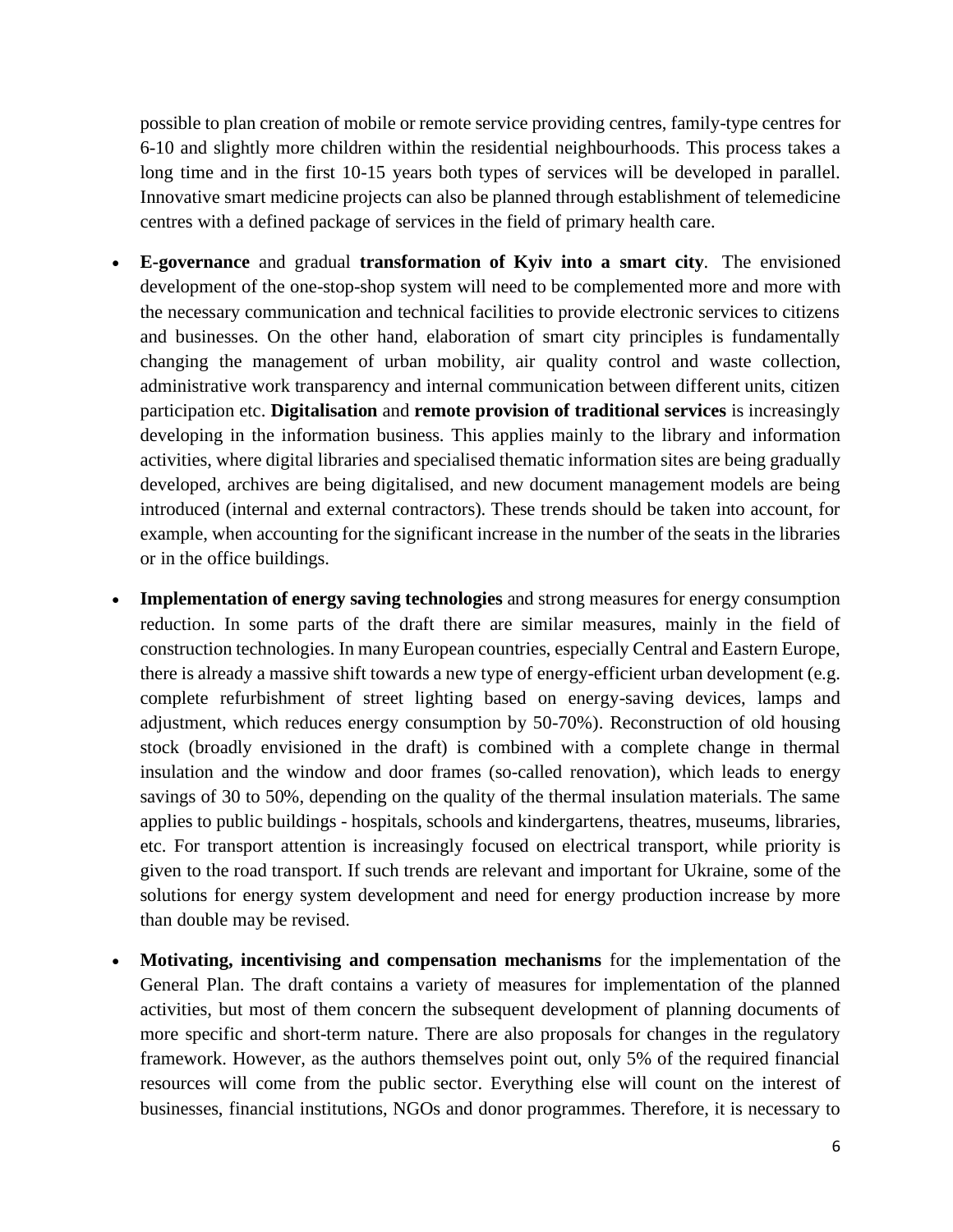envision the creation of incentivising mechanisms: for business – to participate in publicprivate and private-private partnerships, for local authorities – to develop inter-municipal cooperation, for potential donor programmes – to absorb funds in fair and open manner. Underestimation of motivation during the implementation process, replacement of economic or professional interest with administrative coercion in the post-socialist countries often results in devaluation of the planned activity.

Finally, it should be remembered that a high-quality General Plan is not able to provide modern European metropolitan governance unless there is timely implementation of the already identified steps in the PR report, which depend mainly on decisions of the central executive and legislative authorities. These steps concern first of all, review of the boundaries relevant to the existing territorial division, continuation of the territorial reform (amalgamation, inter-municipal cooperation), as well as review of powers and competencies distribution between the various territorial entities. It will then be able to move to the establishment of democratic metropolitan governance institutions, which will be able to assume the functions of strategic planning, managing/ coordinating of large-scale infrastructure investments, as well as coordination of key activities for improving quality of life within the overall metropolitan area.

## **6. Conclusion**

After participation in the forum and a joint discussion meeting with the General Plan developers and with the Deputy Chairman of the KCSA the following **conclusions** were drawn**:**

- Significant progress has been made concerning both issues development of the General Plan and formation of the Association "Kyiv Agglomeration";
- There is a clear plan of further actions: public hearings in the city districts in Kyiv and a discussion of common interest issues with representatives of local authorities of the suburban zone. In parallel, it will be coordinated with the Ministry of Culture. It is expected that the General Plan will be approved in May-June 2020;
- The team developing the General Plan is open for the project improvement. The proposals included in this report were discussed in detail and accepted during the meeting;
- After conducting the Council of Europe international peer review, the Association was established and now it consists of 19 members. Some positive decisions from local deputies from 10 more territorial communities are expected. Thus, in the next months, more than a half of all 42 potential members might unite in the Association;
- Further development of decentralisation has also been introduced in draft amendments to the Constitution. At least at this stage it has not influenced the city of Kyiv status, has not removed the existing problems, and has not caused additional problems.

**In conclusion**, it is very important at this final stage to concentrate on**:**